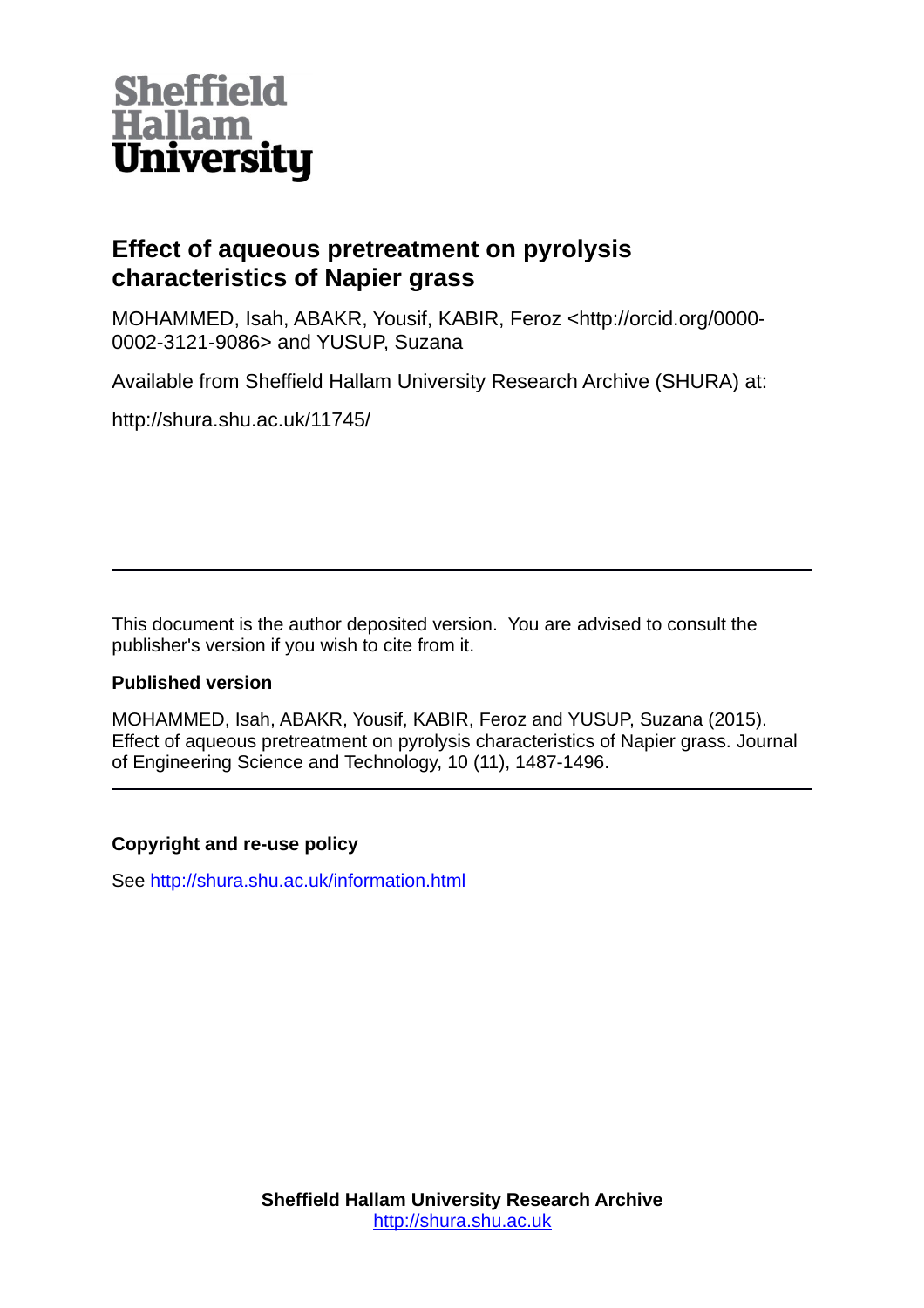#### **EFFECT OF AQUEOUS PRETREATMENT ON PYROLYSIS CHARACTERISTICS OF NAPIER GRASS**

### ISAH YAKUB MOHAMMED $^1$ , YOUSIF ABDALLA ABAKR $^{1,*},$ FEROZ KABIR $^2$ , SUZANA YUSUP $^3$

<sup>1</sup>Energy Fuel and Power Technology Research Division, School of Engineering, University of Nottingham Malaysia Campus, Jalan Broga, 43500, Semenyih, Selangor DE, Malaysia <sup>2</sup>Department of Chemical Engineering and Applied Chemistry, Aston University, Aston Triangle, Birmingham, B4 7ET, United Kingdom <sup>3</sup>Department of Chemical Engineering, Universiti Teknology Petronas (UTP) Bandar Seri Iskandar, 31750, Tronoh, Malaysia \*Corresponding Author: yousif.abakr@nottingham.edu.my

#### **Abstract**

Effect of non-catalytic aqueous pretretment on pyrolysis characteristics of Napier grass was investigated using thermogravimetric analyser. Increasing pretreatment severity (0.0-2.0) improved pyrolysis process. The residual mass at the end of pyrolysis for the pretreated sample was about 50% less compared to the untreated sample. Kinetics of the process was evaluated using order based model and both pretreated and untreated samples followed first order reaction. The activation energy of the pretreated samples was similar and higher than that of the raw sample which was attributed to faster rate of decomposition due removal of hetromaterials (ash, extractives and some hemicellulose) in the pretreatment stage. Finally, this pretreatment method has demonstrated effectiveness for the removal of pyrolysis retardants and will improve the quantity and quality of bio-oil yield.

Keywords: Aqueous pretreatment; severity factor; Napier grass; Pyrolysis; kinetics; TGA

#### **1. Introduction**

Efficient utilization of biomass as a source of energy continues to gain more recognition in recent times due to its renewability and potentials of replacing or reducing fossil fuel application in energy sector. The use of non-food biomass such as lignocellulosic for production of biofuels seems promising as they such as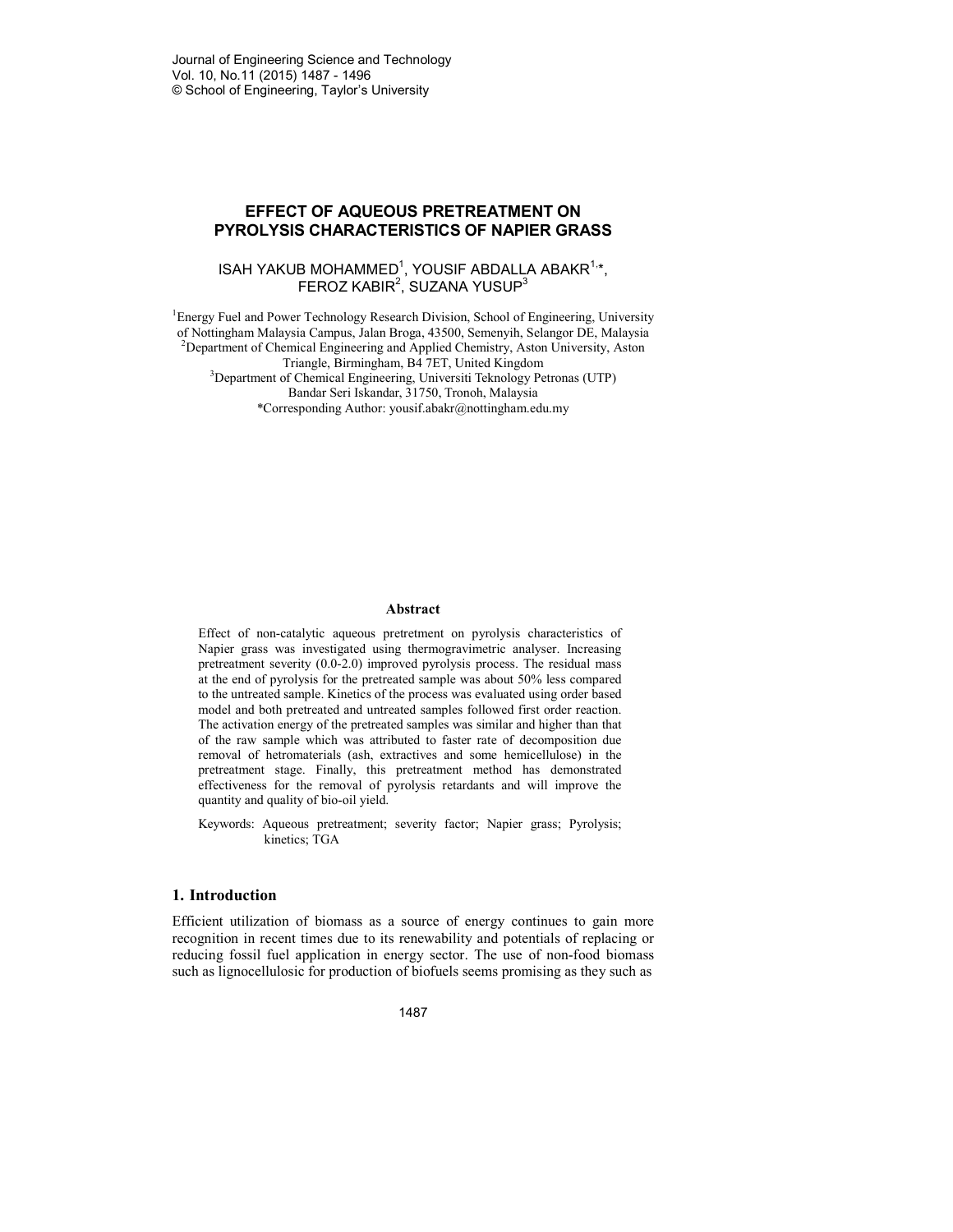## **Nomenclatures**

| A                    | Frequency factor, min <sup>-1</sup>                 |
|----------------------|-----------------------------------------------------|
| B                    | <b>Biomass</b>                                      |
| E                    | Activation energy, kJ/mol                           |
| g                    | gas phase                                           |
| m <sub>o</sub>       | Initial mass of the sample, mg                      |
| $m_t$                | Mass of the sample at any time during pyrolysis, mg |
| $m\infty$            | Mass of the sample at the end of pyrolysis, mg      |
| n                    | Reaction order                                      |
| R                    | General gas constant, J/mol. K                      |
| $R_o$                | Severity factor $t \times \exp\{(T - 100)/14.75\}$  |
| Rs                   | Residual solid                                      |
| S                    | solid phase                                         |
| $\boldsymbol{T}$     | Temperature, °C, K                                  |
| t                    | Time, min                                           |
| UT                   | Untreated                                           |
| $x_b$                | biomass conversion $(1 - \alpha_t)/(1 - \alpha_m)$  |
| <b>Greek Symbols</b> |                                                     |
| $\alpha_{t}$         | Mass ratio at any time, t                           |
| $\alpha_{\rm n}$     | Mass ratio at end of pyrolysis                      |
| β                    | heating rate, K/min                                 |
| <b>Abbreviations</b> |                                                     |
|                      |                                                     |
| BS                   | <b>British Standard</b>                             |
| $\mathcal{C}$        | Crops For the Future Research Centre                |
| <b>CFFRC</b>         | Carbon $(\% )$                                      |
| <b>DTG</b>           | Derivative of Thermogravimetric                     |
| EN                   | European Standard                                   |
| H                    | Hydrogen (%)                                        |
| HHV                  | Higher heating value (MJ/kg)                        |
| N                    | Nitrogen $(\%)$                                     |
| <b>NGS</b>           | Napier Grass Stem                                   |
| O                    | Oxygen $(\% )$                                      |
| rpm<br>S             | Revolution per minute $(min^{-1})$                  |
|                      | Sulfur $(\%)$                                       |
| <b>STA</b>           | Simultaneous thermal analyser                       |
| <b>TGA</b>           | Thermogravimetric analyser                          |

lignocellulosic for production of biofuels seems promising as they eliminate the fear of food insecurity and are evenly distributed across the globe. In addition, they require simple processing methods and low capital investment [1-3]. Generally, lignocellulosic biomass consist large portion of cellulose, hemicellulose and lignin. This composition varies depending on the plant species. For example, herbaceous materials such as Napier grass have around 27% lignin content, 42% cellulose and 25% hemicellulose [4-8]. However, considerable portion of the biomass is made up of extractives and inorganic component known as ash, which affect pyrolysis oil (bio-oil) in both yield and quality in addition to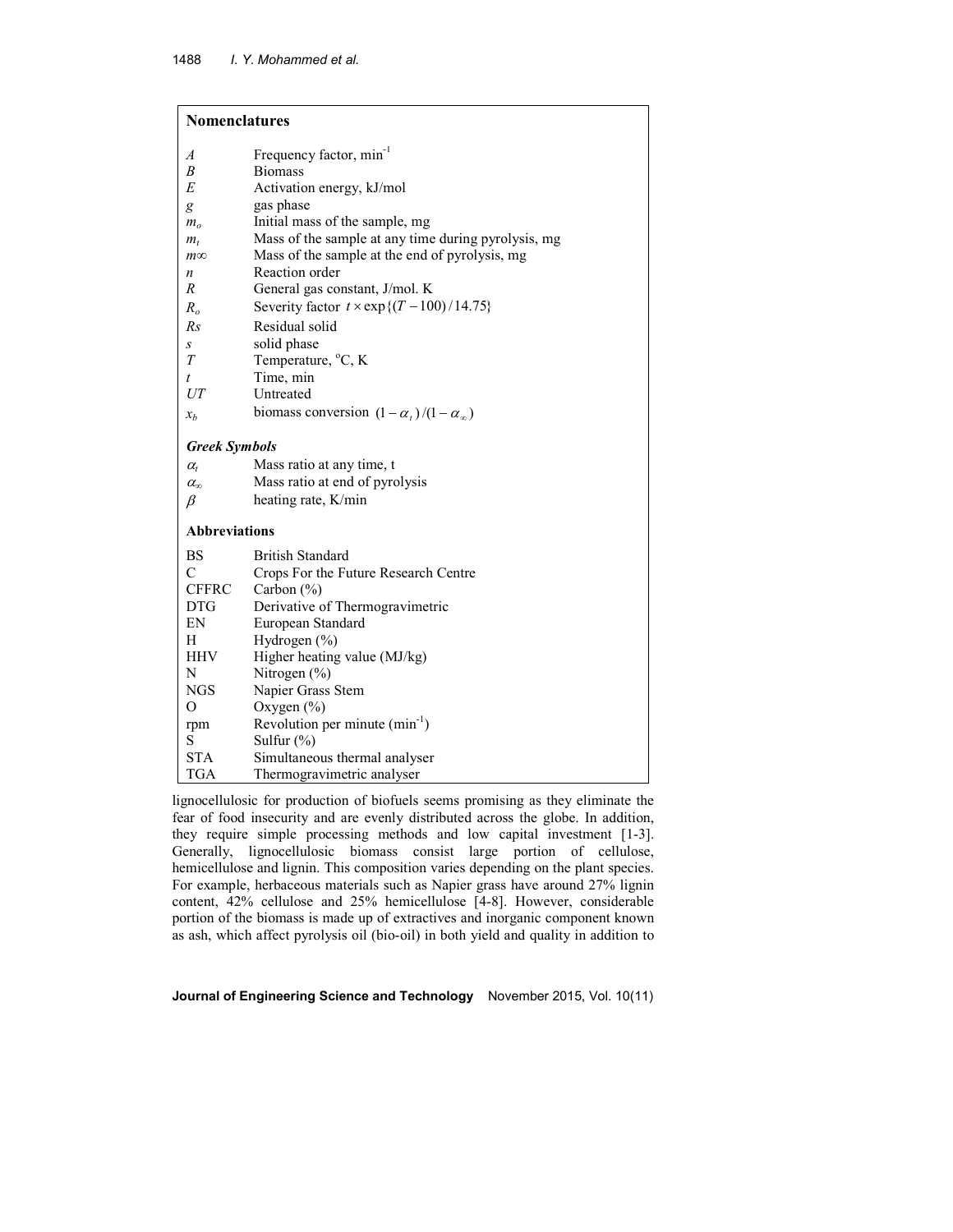some operational problems such as fouling, erosion and slagging during pyrolysis [9, 10] and therefore, pretreatment becomes an important step prior to pyrolysis.

Several biomass pretreatments such as hydrothermal pretreatment, steam explosion, chemical pretreatment and liquid hot water pretreatment, organic solvent pretreatment and biological pretreatment have been carried out mostly to aid biological conversion of biomass [11-17]. Recently, steam explosion, chemical pretreatment, torrefaction and hot water pretreatment have been applied for pyrolysis process [18-20]. Each of these methods has advantages and disadvantages. For example, steam explosion is typically carried out with saturated steam at temperature between  $180-240^{\circ}\text{C}$  [21]. It removes hemicellulose and may improve the quality of bio-oil. However, this method is characterized with high tendency of formation of toxic and degradation products in addition to the energy requirements [22]. In the chemical pretreatment, catalytic aqueous solvent such as acid, alkaline or combination acid and alkaline solvents are used. Acid solvent selectively removes hemicellulose which leads to improvement in bio-oil physicochemical properties [20, 22]. Some level of lignin extraction also occurs in this process which may have negative effect on the bio-oil yield since lignin is an important component of the pyrolysis feedstock. Similarly, alkaline solvent is very effective on the delignification and thus show little positive impact on bio-oil yield and quality [20, 22]. In addition, High cost of the catalyst, corrosion resistant equipment and requirement for effluent neutralization remain a challenge [22, 23]. Torrefaction has been identified to promote formation of biochar leading to reduction in bio-oil yield [18, 19]. The use of liquid hot water which is non-catalytic is capable of selective removal of hemicellulose, alkaline and alkaline metals [20, 22]. However, issues of energy and water input need to be addressed [22]. Generally, a good pretreatment method should be eco-friendly and should have low energy demand and low capital and operating costs. Therefore, the non-catalytic aqueous solvent at room temperature seem promising, hence the need for investigation.

The objective of this study was to evaluate the effect of non-catalytic aqueous pretreatment on pyrolysis of Napier grass using Thermogravimetric approach.

## **2.Experiment**

Fresh Napier grass stem chopped 6 to 8cm was collected from Crops for the Future Research Centre (CFFRC) field and transported in plastic bags to N-Block research building of University of Nottingham Malaysia campus. The materials were oven dried at 105°C for moisture content determination using BS EN 14774-1 [24] standard. The dried materials were then shredded in a rotor beater mill Retsch<sup>R</sup>to particle sizes between 0.2-2mm and stored in air tight plastic bags for further studies. Volatile matter and ash content on dry basis were determined according BS EN 15148 [25] and BS EN 14775 [26] respectively. Fixed carbon was computed by subtracting the percentage compositions of ash and volatile matter from the bone dry sample mass. Higher heating value (HHV) was determined using oxygen bomb calorimeter Parr 6100 following BS EN 14918 [27]. Determination of elemental composition was carried out using CHNS analyser, LECO Corporation USA. Non catalytic aqueous pretreatment was studied with deionized water at severity factor between 0-2 according to Eq. (1), liquid-solid mass ratio of 1:5 and agitation speed of 100rpm. Pyrolysis study was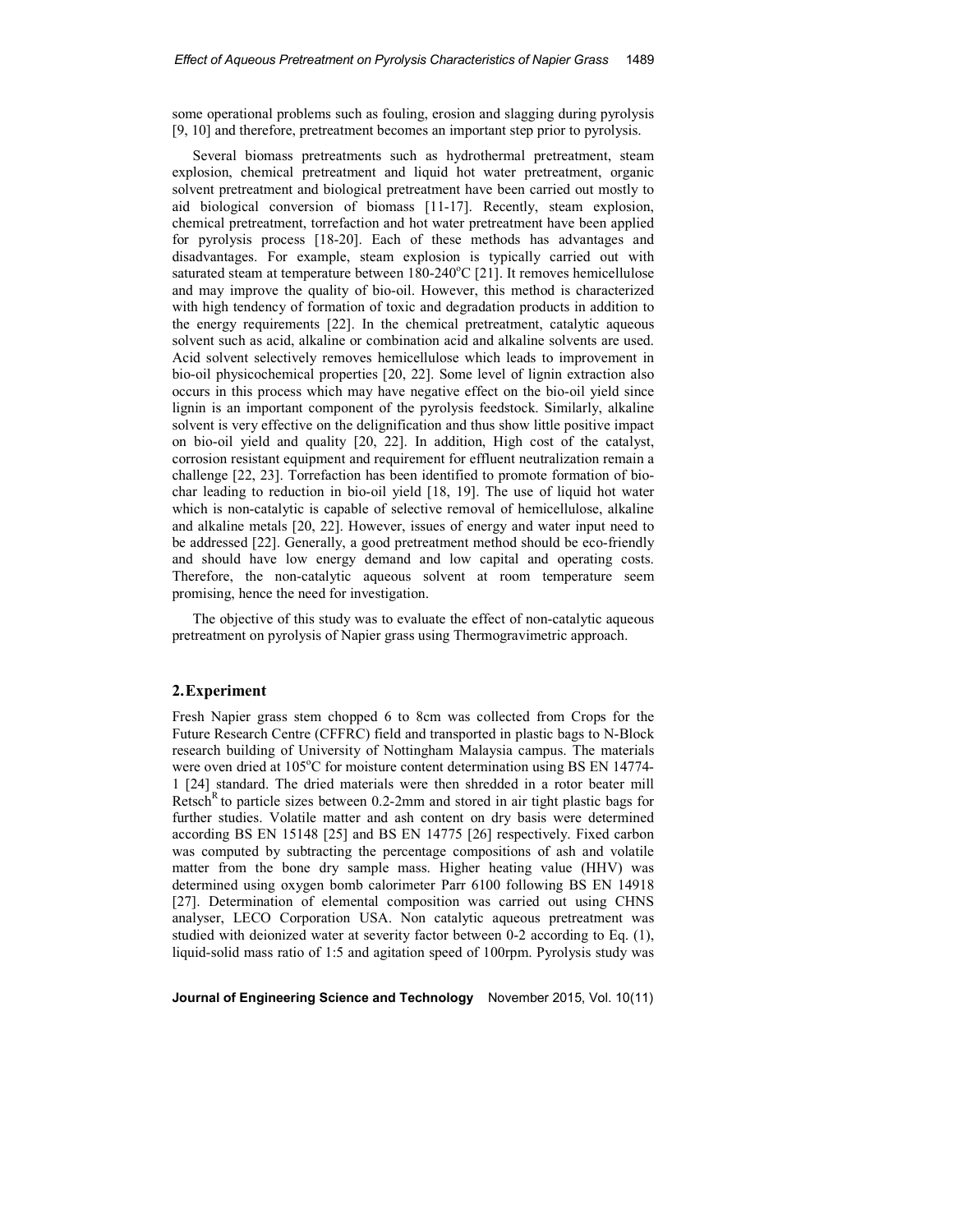carried out in thermogravimetric analyser (TGA) PerkinElmer Simultaneous thermal analyser (STA) 6000 in nitrogen atmosphere flow rate 20 mL/min at temperature between 300-1100K and heating rate of 10 K/min. About 10.0 mg (particle size of less than 0.2 mm) of sample was used in the pyrolysis study [28].

$$
R_o = t \times \exp\left[\frac{T - 100}{14.75}\right] \tag{1}
$$

where,  $t$  is the pretreatment time in minutes,  $T$  is the pretreatment temperature in  $^{\circ}C$ .

#### **3. Results and Discussion**

Raw Napier grass stem (NGS) has around 75% moisture at harvest. The result of proximate and ultimate (CHNSO) analyses on dry basis is shown in Table 1. The volatile matter and ash content were found to be 81.51 and 1.75 wt% respectively. The elemental composition Carbon, hydrogen, nitrogen, sulfur and oxygen (wt% dry basis) were 51.61, 6.01, 0.99, 0.32 and 41.07 correspondingly. Generally, carbon content of biomass is directly linked to its cellulose, hemicellulose and lignin. With respect to lignin, NGS is expected to have some good level of lignin content due to its high carbon content.

| Table 1. Proximate and ultimate analyses of raw Napier grass stem (NGS). |  |  |
|--------------------------------------------------------------------------|--|--|
|                                                                          |  |  |

| <b>Property</b>                  | Value |  |
|----------------------------------|-------|--|
| <i>Proximate analysis (wt %)</i> |       |  |
| Moisture content <sup>a</sup>    | 75.27 |  |
| Volatile matter <sup>b</sup>     | 81.51 |  |
| Ash content <sup>b</sup>         | 1.75  |  |
| Fixed carbon <sup>c</sup>        | 16.74 |  |
| Higher heating value (MJ/kg)     | 18.11 |  |
| Ultimate analysis (wt %)         |       |  |
| Carbon <sup>b</sup>              | 51.61 |  |
| Hydrogen <sup>b</sup>            | 6.01  |  |
| Nitrogen <sup>b</sup>            | 0.99  |  |
| Sulfur <sup>b</sup>              | 0.32  |  |
| Oxygen <sup>c</sup>              | 41.07 |  |

<sup>a</sup>At harvest, <sup>b</sup>Dry basis, <sup>c</sup>By difference. **Each value is an average of three replicate, the standard deviations are within 3%**

Thermogravimetric analysis showed thermal decomposition of various components of raw Napier grass with different peaks as presented in Fig. 1. Point (a) 333K indicated evaporation of water from the sample. Peak (b) at 478K may be attributed to decomposition of extractives. While (c) and (d) correspond to decomposition of hemicellulose at temperatures 543K and cellulose at 600K respectively. Beyond 600K, Point (e), signifies decomposition of lignin. This is in good agreement with literature value of 373-523K, 523-623K, 623-773K and above 773K for decomposition of extractives, hemicellulose, cellulose and lignin correspondingly [29]. No noticeable peak was observed in the lignin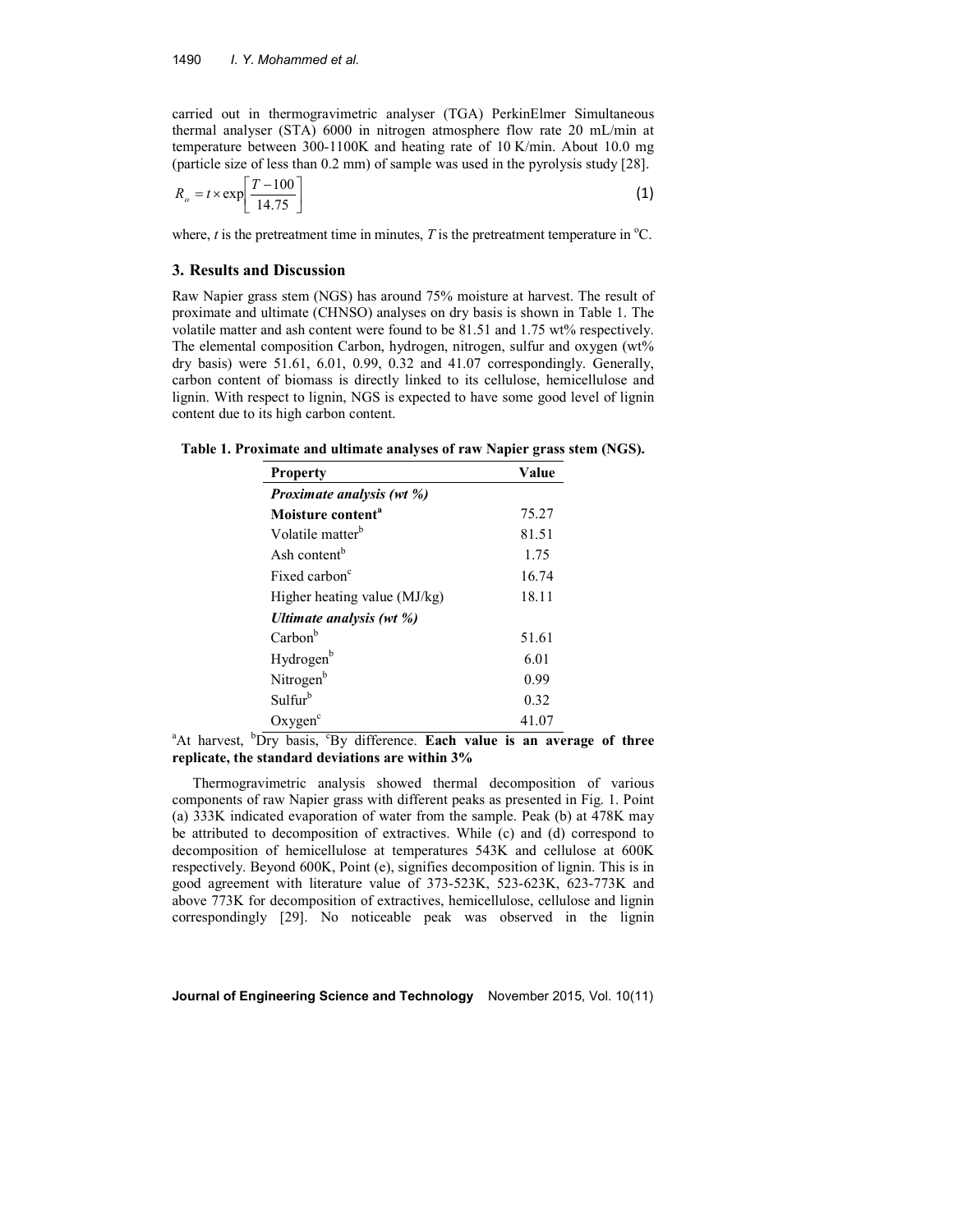decomposition region. Consequently, it can be deduced that lignin content of NGS has uniform decomposition over the temperature.



**Fig. 1. Residual mass ratio and DTG of raw Napier grass. (a) Water evaporation; (b), (c), (d) and (e) extractives, hemicellulose, cellulose and lignin decompositions respectively.** 

Figure 2 shows residual weight from TGA analysis. Residual mass decreased with increasing pretreatment severity which translates to more volatile yield. About 50% reduction in residual weight was recorded with pretreated samples compared to the raw sample. This means substantial amount of extractives and inorganic components (ash) were successfully removed in the pretreatment process.





In DTG distribution curves (Fig. 3), a peak appeared around 571K for the all pretreated samples. This may be associated to decomposition of hemicellulose. Comparing with the untreated sample, the peak tends toward cellulose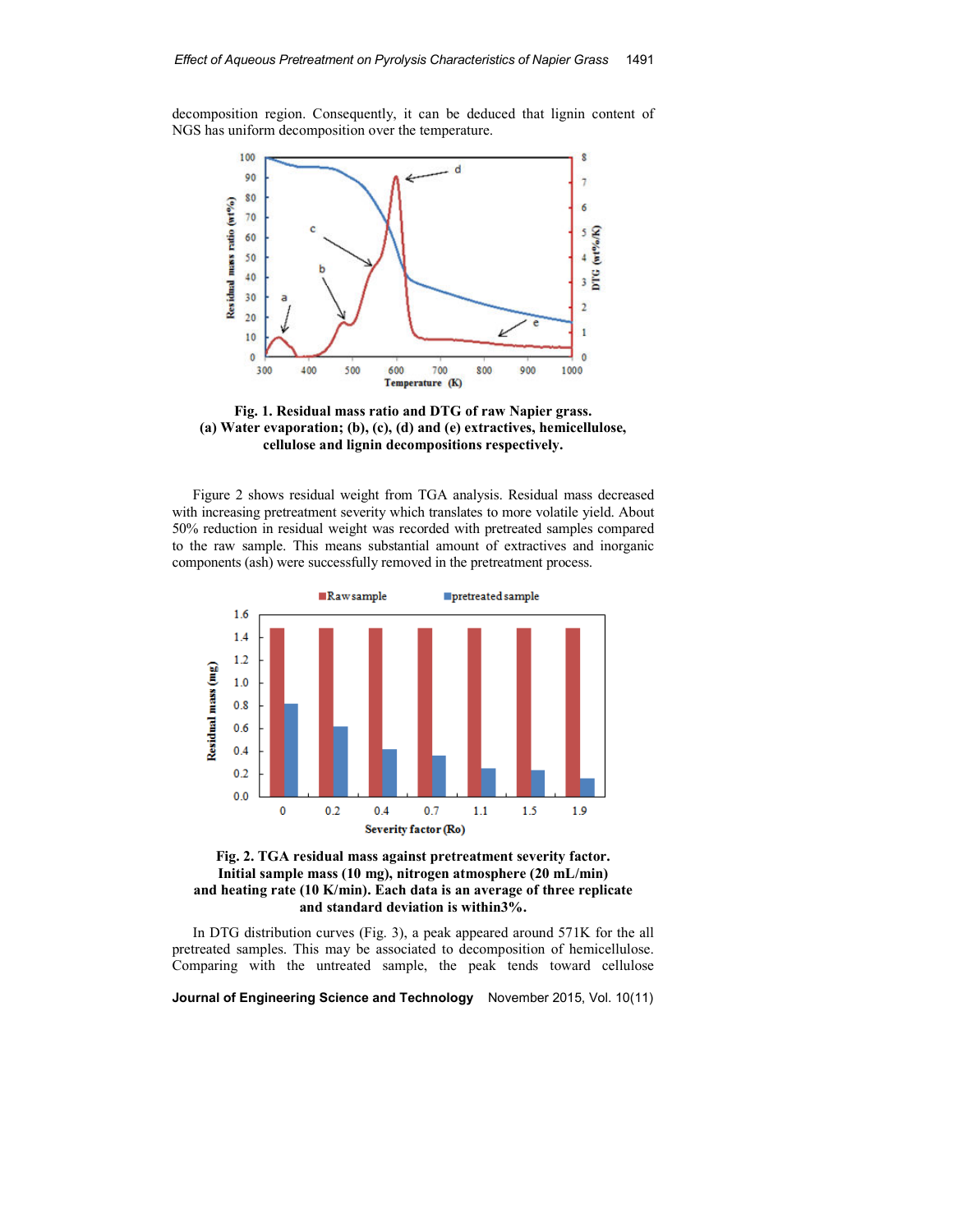#### 1492 *I. Y. Mohammed et al.*

decomposition region and may be due to less hemicellulose remaining in the system since substantial part of it may have been solubilized during the pretreatment. Before this point, no noticeable peak was observed. This further confirms successful removal of extractives. The main peak which is the cellulose decomposition appeared around 630K and reaction intensity between 9-11w%/K while that of raw sample was at 600K and 7w%/K. This improvement in cellulose reaction intensity may be related to reduction of ash and its minerals during the pretreatment particularly the alkaline and alkaline earth metals.



**Fig. 3. DTG distribution versus pretreatment severity factor. (UT) untreated sample; nitrogen atmosphere (20 mL/min); heating rate (10 K/min).** 

The TGA decomposition reaction can be represented by Eq. (2) as shown below.

$$
B_{(s)} \xrightarrow{k} V_{(g)} + Rs_{(s)}
$$
 (2)

where *B*: solid biomass; *V*: volatiles and *Rs*: residual solid. *k*: decomposition rate constant.

From solid state chemistry, the rate of reaction can be written as [30]

$$
\frac{dx_b}{dt} = k(T)f(x_b)
$$
\n(3)

The rate constant k is function of temperature and generally represented by the Arrhenius equation and  $f(x_b)$  is expressed inform of reaction order model. Eq. (3) becomes

$$
\frac{dx_b}{dt} = (1 - x_b)^n \times Ae^{-\frac{E}{RT}}
$$
\n(4)

For non-isothermal process at constant heating rate  $(\beta)$ , Eq.  $(4)$  can be transformed to

$$
\frac{dx_b}{dt} = \frac{dx_b}{dT} \times \frac{dT}{dt} = (\beta)\frac{dx_b}{dT} = (1 - x_b)^n \times Ae^{-\frac{E}{RT}}
$$
(5)

Taking natural logarithm of Eq. (5) and rearrange we have Eq. (6). A plot of right hand side versus 1/T will give a straight line for a particular reaction order.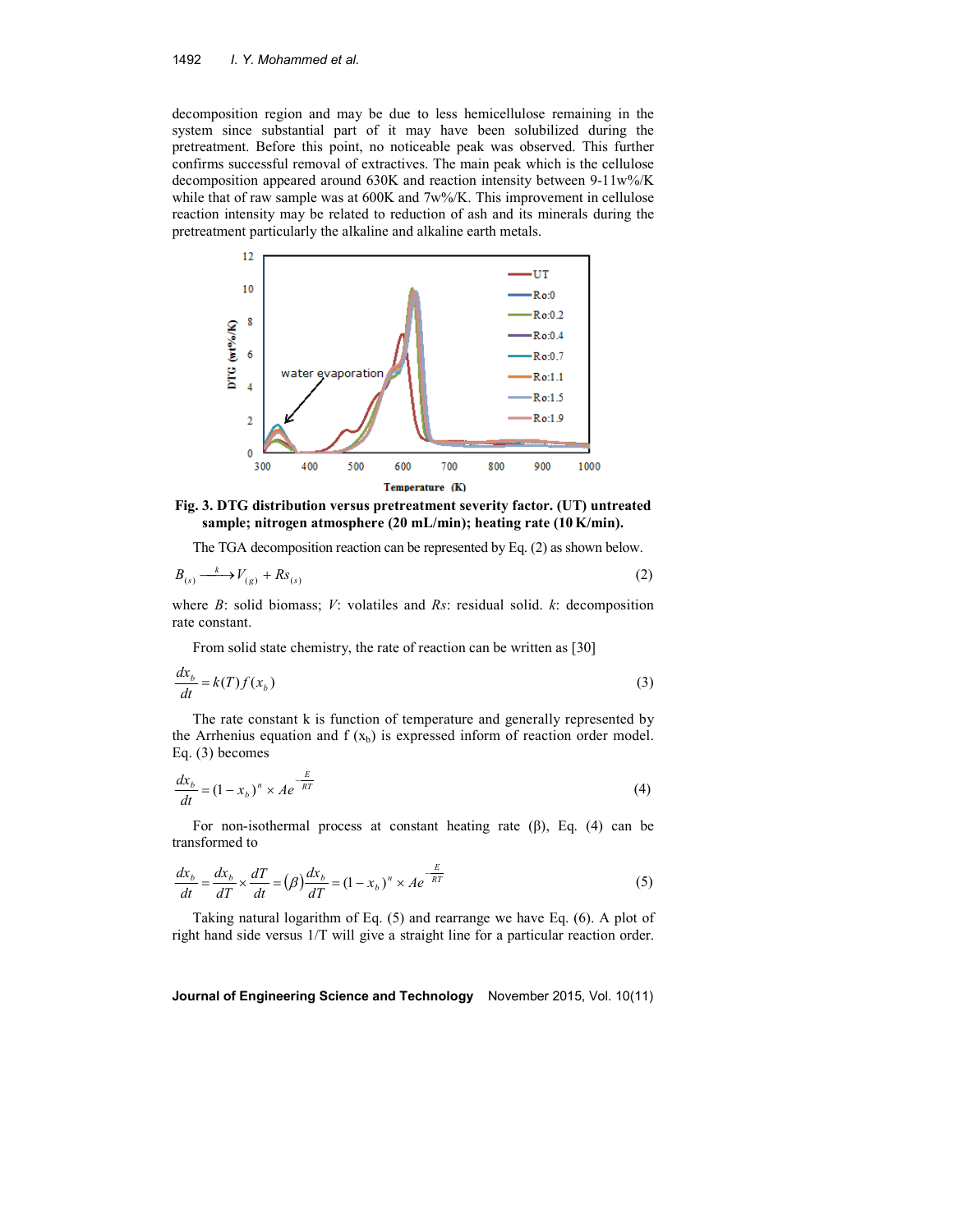The kinetic parameters; frequency factor, A  $(\text{min}^{-1})$  and activation energy, E (kJ/mol.) can be obtained from the intercept and slope of the graph. R is the general gas constant 8.314J/mol. K

$$
\ln\left[\frac{(\beta)\frac{dx_b}{dT}}{(1-x_b)^n}\right] = \ln A - \frac{E}{R} \times \left[\frac{1}{T}\right]
$$
\n(6)

$$
x_b = \text{conversion ratio} = \frac{m_o - m_t}{m_o - m_\infty} = \frac{1 - \left(\frac{m_t}{m_o}\right)}{1 - \left(\frac{m_\infty}{m_o}\right)} = \frac{1 - \alpha_t}{1 - \alpha_\infty} \tag{7}
$$

where  $m_0$ ,  $m_t$ , and  $m_\infty$  equal initial sample mass, mass remaining at any time (*t*) and residual mass at the end of pyrolysis respectively.

The experimental data for the raw Napier grass was first fitted to Eq. (6) for determination of kinetic parameters which was used as basis for comparison with the pretreated sample. Table 2(a) gives the summary of correlation coefficient ( $\mathbb{R}^2$ value), slope and intercept for different reaction order. From the  $R^2$ , pyrolysis reaction follows first order kinetics. The pre-exponential factor and activation were  $2.11 \times 10^4$  min<sup>-1</sup> and 47.97 kJ/mol. respectively. The activation energy of pretreated samples was between 78.36-83.6 kJ/mol. Table 2(b), and higher than that of the untreated sample. This means that the pretreated samples have less heteromaterials which make the reaction sensitive to temperature change and proceeds at faster rate compared to the raw sample where extractives and inorganic components tend to retard the rate of reaction.

**Table 2(a). Summary of kinetic parameter of raw Napier grass sample for different reaction order.** 

| .                  |             |           |           |
|--------------------|-------------|-----------|-----------|
| Reaction order (n) | $R^2$ value | Slope     | Intercept |
|                    | 0.9297      | $-4450.5$ | 7.0978    |
| 0.5                | 0.9593      | $-5110.6$ | 8.5283    |
|                    | 0.9971      | $-5769.8$ | 9.9571    |
|                    | 0.9675      | $-7088.3$ | 12.8150   |
|                    | 0.9512      | $-8406.8$ | 15.6720   |

**Table 2(b). Summary of kinetic parameter of raw and pretreated samples**  for the first order reaction. Gas constant  $(R) = 8.3142$  J/mol.K.

| Ro  | Slope $(-E_A/R)$ | Intercept (ln A) | A (min)      | $E_A$ (kJ/mol.) |
|-----|------------------|------------------|--------------|-----------------|
| UT  | $-5769.80$       | 9.96             | $2.11E + 04$ | 47.97           |
| 0.0 | $-10005.00$      | 21.53            | $2.24E + 09$ | 83.18           |
| 0.2 | $-9424.80$       | 16.00            | $8.89E + 06$ | 78.36           |
| 0.4 | $-9957.00$       | 16.89            | $2.17E + 07$ | 82.78           |
| 0.7 | $-9555.40$       | 16.20            | $1.08E + 07$ | 79.45           |
| 1.1 | $-10028.00$      | 17.05            | $2.54E+07$   | 83.37           |
| 1.5 | $-10051.40$      | 16.83            | $2.04E + 07$ | 83.57           |
| 1.9 | $-10055.18$      | 17.10            | $2.67E + 07$ | 83.60           |

**Journal of Engineering Science and Technology** November 2015, Vol. 10(11)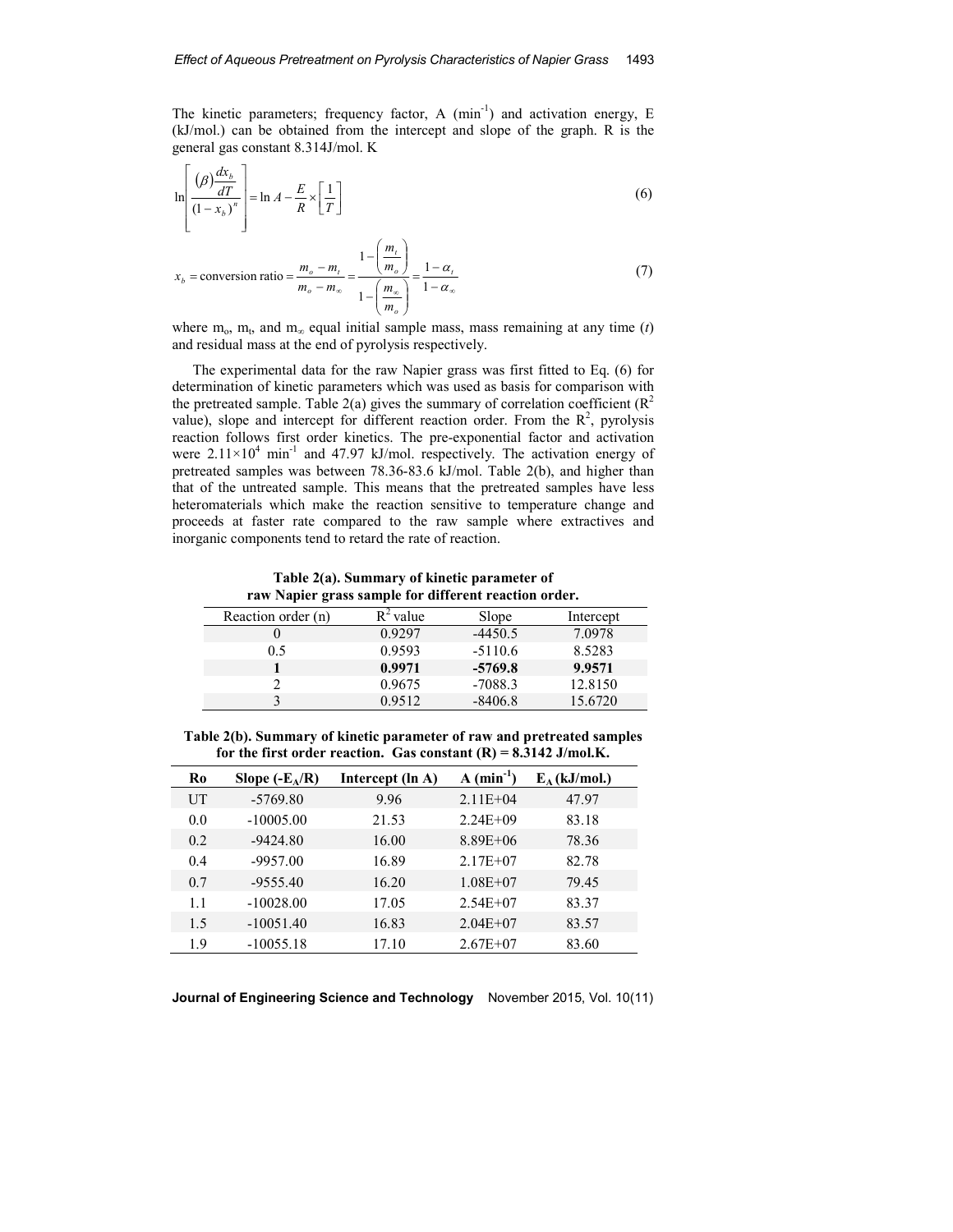#### **4. Conclusion**

Pyrolysis of Napier grass was carried out using thermogravimetric analyser. Thermal decomposition of the material occurred in different phases. Water evaporation, decomposition of extractives, hemicellulose and cellulose was at 333, 478, 543 and 600 K respectively. Effect of non-catalytic aqueous pretreatment on pyrolysis characteristics of Napier grass was investigated. Increasing pretreatment severity improved pyrolysis process. The residual mass at the end of pyrolysis was about 50% less for the pretreated samples compared to the untreated sample. Kinetics of the process was evaluated using order based model and both pretreated and untreated samples followed first order reaction. The activation energy of the pretreated samples was similar and higher than that of the raw sample which was attributed to faster rate of decomposition due to removal of inorganic materials, extractives and some hemicellulose during the pretreatment. This pretreatment method has demonstrated ability to improving the quantity and quality of bio-oil since biomass ash and extractive normally lower pyrolysis temperature which favor char formation and reaction water. Hemicellulose depolymerized to acids, aldehydes and ketones which affect physicochemical properties of the bio-oil and subsequent upgrading process through catalyst deactivation.

#### **Acknowledgements**

The authors are grateful to the Crops for the Future Research Centre (CFFRC) of the University of Nottingham for the funding under the Project BioP1-005 and the Department of Chemical and Environmental Engineering for the support provided during this study**.** 

#### **References**

- 1. Anex, R. P.; Aden, A.; Kazi, F. K.; Fortman, J.; Swanson, R. M.; Wright, M.; Satrio, J.A.; Brown, R.C.; Daugaard, D.E.; Platon, A.; Kothandaraman, G.; Hsu, D.D.; Dutta, A. (2010). Techno-economic comparison of biomass-totransportation fuels via pyrolysis, gasification, and biochemical pathways. *Fuel,* 89, 529-535.
- 2. Amutio, M.; Lopez, G.; Alvarez, J.; Moreira, R.; Duarte, G.; Nunes, J.; Olazar, M.; Bilbao, J. (2013). Flash pyrolysis of forestry residues from the Portuguese Central Inland Region within the framework of the BioREFINA-Ter project. *Bioresource Technology,* 129, 512-518.
- 3. Swanson, R.M.; Platon, A.; Satrio, J.A.; Brown, R. C. (2010). Technoeconomic analysis of biomass-to-liquids production based on gasification. *Fuel,* 89, 511-519
- 4. Ghaffar, H. S.; Fan, M. (2013). Structural analysis for lignin characteristics in biomass straw. *Biomass and bioenergy,* 57, 264-279.
- 5. Giudicianni, P.; Cardone, G.; Ragucci, R. (2013). Cellulose, hemicellulose and lignin slow steam pyrolysis: Thermal decomposition of biomass components mixtures. *Journal of Analytical and Applied Pyrolysis*, 100, 213-222.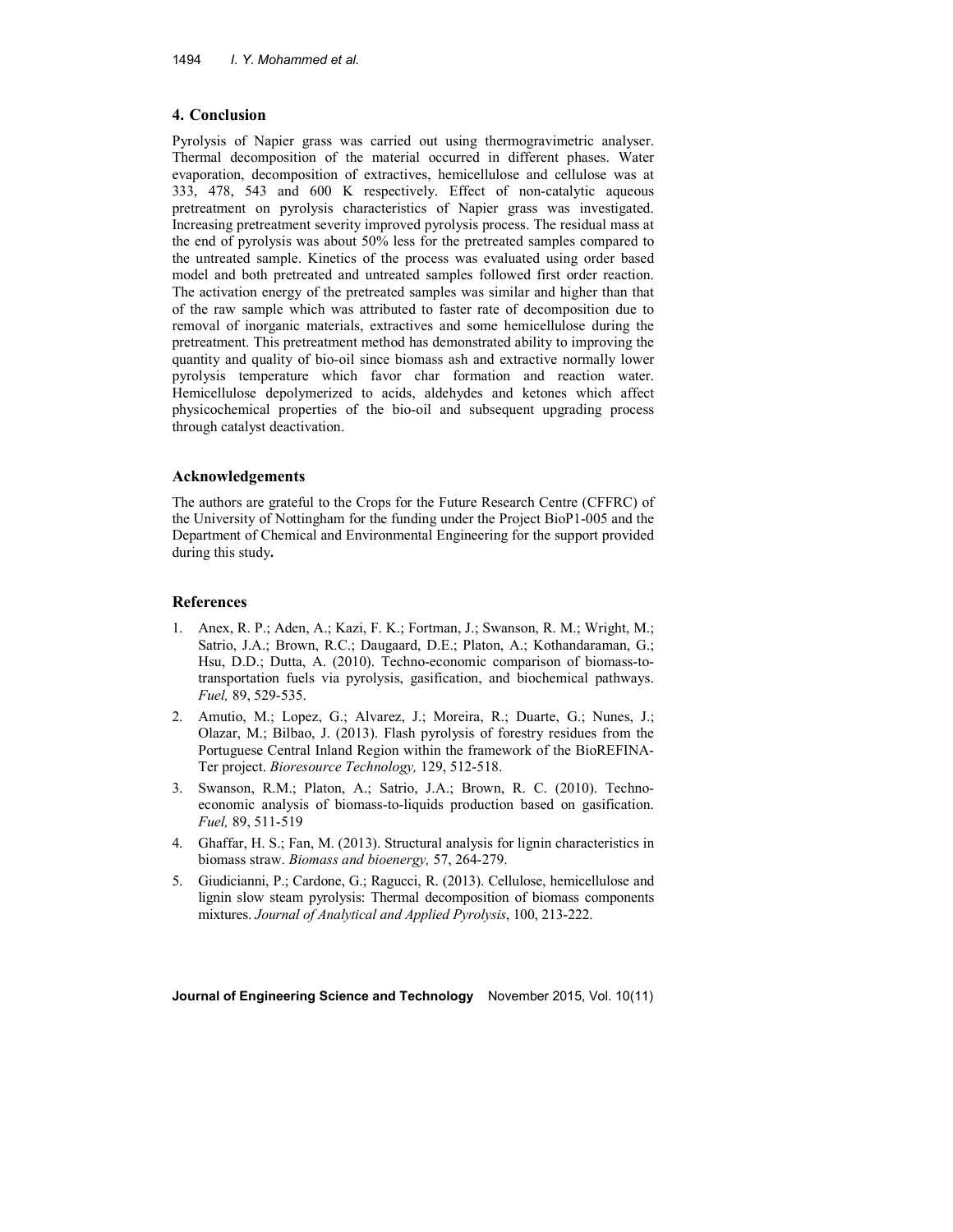- 6. Pasangulapati, V.; Ramachandriya, K. D.; Kumar, A.; Wilkins, M. R.; Jones, C. L.; Huhnke, R. L. (2012). Effects of cellulose, hemicellulose and lignin on thermochemical conversion characteristics of the selected biomass. *Bioresource Technology,* 114, 663-669.
- 7. Xu, F.; Yu, J.; Tesso, T.; Dowell, F.; Wang, D. (2013). Qualitative and quantitative analysis of lignocellulosic biomass using infrared techniques: A mini-review. *Applied Energy,* 104, 801-809.
- 8. Rengsirikul, K.; Ishii, Y.; Kangvansaichol, K.; Sripichitt, P.; Punsuvon, V.; Vaithanomsat, P.; Nakamanee, G.; Tudsri, S. (2013). Biomass Yield, Chemical Composition and Potential Ethanol Yields of 8 Cultivars of Napiergrass (*Pennisetum purpureum* Schumach) Harvested 3-Monthly in Central Thailand. *Journal of Sustainable Bioenergy Systems*, 3, 107-112.
- 9. Binder, J.B.; Raines, R.T. (2009). Simple chemical transformation of lignocellulosic biomass into furans for fuels and chemicals. *J. Am Chem Soc.*, 131, 1979-85.
- 10. Lim, J S.; Abdul-Manan, Z.; Wan-Alwi, S R.; Hashim, H. (2012). A review on utilisation of biomass from rice industry as a source of renewable energy. *Renewable and Sustainable Energy Reviews*, 16, 3084-3094.
- 11. Stephanidis, S.; Nitsos, C.; Kalogiannis, K.; Iliopoulou, E.F.; Lappas, A.A.; Triantafyllidis, K.S. (2011). Catalytic upgrading of lignocellulosic biomass pyrolysis vapours: Effect of hydrothermal pre-treatment of biomass. *Catalysis Today*, 167, 37-45.
- 12. Biswas, A. K.; Umeki, K.; Yang, W.; Blasiak, W. (2011). Change of pyrolysis characteristics and structure of woody biomass due to steam explosion pretreatment. *Fuel Processing Technology*, 92, 1849-1854.
- 13. Tan, H.; Wang, S. (2009). Experimental study of the effect of acid-washing pretreatment on biomass pyrolysis. *J. Fuel Chem Technol.,* 37(6), 668-672.
- 14. Hatakka, A.I.; Varesa, T.; Lunn, T.K.; (1993). Production of multiple lignin peroxidases by the white-rot fungus Phlebia ochraceofulva. *Enzyme Microb Technol*., 15, 664-669.
- 15. Hatakka, A. (1994). Lignin-modifying enzymes from selected white-rot fungi: production and role from in lignin degradation. *FEMS Microbiol Rev*., 13, 125-135.
- 16. Lee, J. (1997). Biological conversion of lignocellulosic biomass to ethanol. *J Biotechnol*., 56, 1-24.
- 17. Sun, Y.; Cheng, J. (2002). Hydrolysis of lignocellulosic materials for ethanol production: a review. *Bioresour Technol*., 83, 1-11.
- 18. Meng, J.; Park, J.; Tilotta, D.; Park, S. (2012). The effect of torrefaction on the chemistry of fast-pyrolysis bio-oil. *Bioresource Technology*, 111, 439-446.
- 19. Ren, S.; Lei, H.; Wang, L.; Bu, Q.; Chen, S.; Wu, J.; Julson, J.; Ruan, R. (2013). The effects of torrefaction on compositions of bio-oil and syngas from biomass pyrolysis by microwave heating. *Bioresource Technology*, 135, 659-664.
- 20. Carpenter, D.; Westover, T. L.; Czernik, S.; Jablonski, W. (2014). Biomass feedstocks for renewable fuel production: a review of the impacts of feedstock and pretreatment on the yield and product distribution of fast pyrolysis bio-oils and vapors. *Green Chem.,* 16, 384-406.